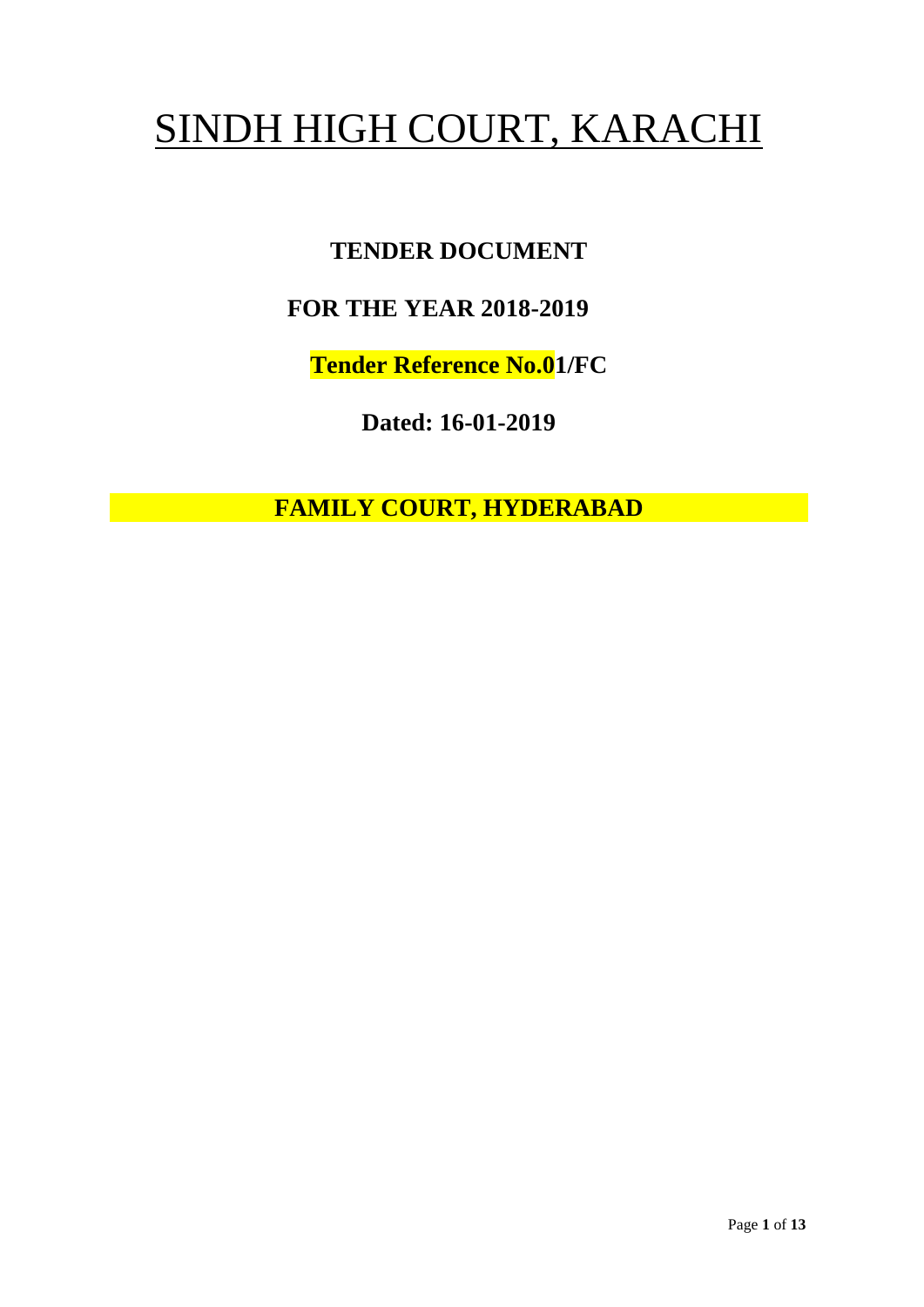## **Contents**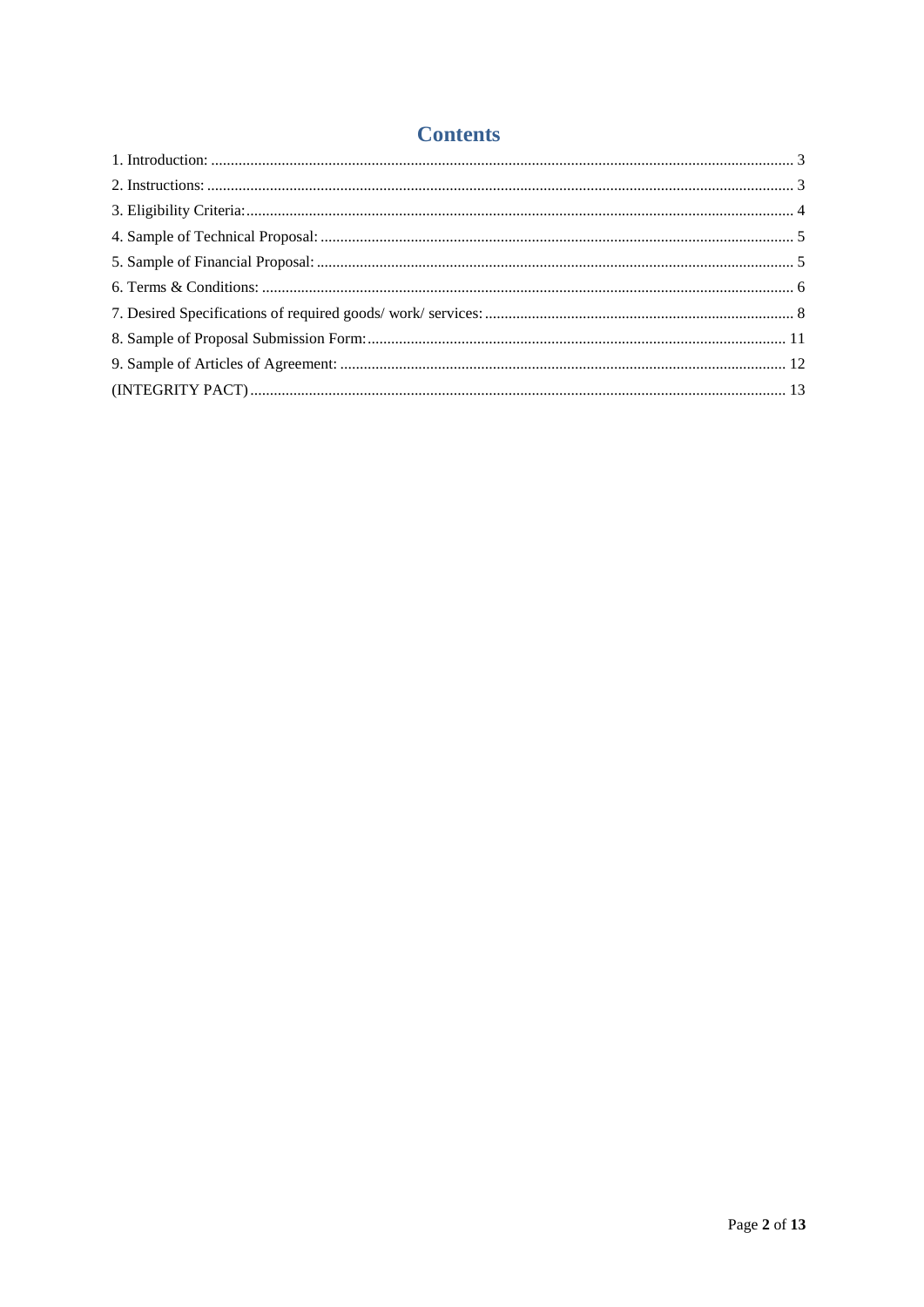## <span id="page-2-0"></span>**1. Introduction:**

Dear Tenderer:

The **SINDH HIGH COURT (SHC)** is the highest judicial institution of the province of [Sindh.](https://en.wikipedia.org/wiki/Sindh) We are interested to avail the services of firms/ contractors/suppliers, as per specifications mentioned in tender document, from your esteemed firm / agency.

## <span id="page-2-1"></span>**2. Instructions:**

- (a) The Sindh High Court, Karachi (SHC) expects that aspirant vendors/ firms/ suppliers should furnish copies of all the required documents to ensure a transparent and genuine presentation.
- (b) Kindly do not leave any column/item blank. If you need more space please attach a paper & clearly mention item/column name or number etc. that referred the column/item of the Tender Form.
- (c) Tender document which includes full details of items and other terms & conditions may be downloaded free of cost from [www.sindhhighcourt.gov.pk](http://www.sindhhighcourt.gov.pk/) and [www.spprasindh.gov.pk.](http://www.spprasindh.gov.pk/)
- (d) The last date to submit the Tender Document, separate technical  $\&$  financial proposals along with relevant documents in sealed envelope is **31st January, 2019 at 11:00 a.m.** in the Office of the Director General (Finance & Accounts), Sindh High Court, Karachi, as reflected in NIT.
- (e) **The technical proposals will be opened on the same day** in the presence of representatives who may care to attend as reflected in NIT.
- (f) Date and time of opening of **financial proposals** will be uploaded on the official websites of Sindh High Court.
- (g) **Bid Security of 2% of total amount** will be deposited along with Tender Document in shape of PAY ORDER / DEMAND DRAFT/ BANK GUARANTEE in the name of Registrar, Sindh High Court, Karachi.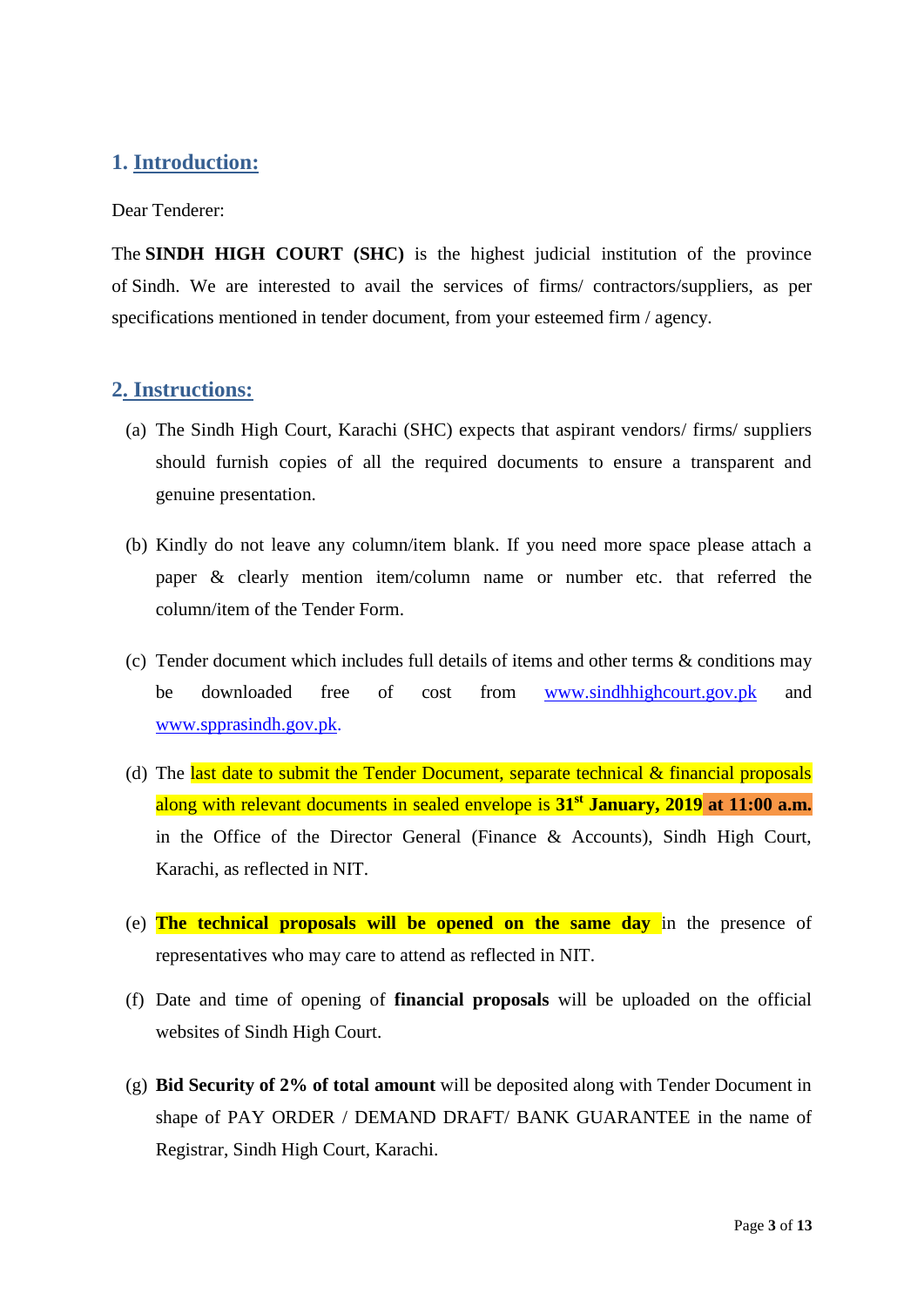(h) Pre-bid Meeting will be held on **24th January, 2019 at 11:30 a.m**. in the office of learned Project Director, High Court of Sindh, Karachi.

## <span id="page-3-0"></span>**3. Eligibility Criteria:**

Following documents must be furnished in separate envelop before the opening of Technical Proposal.

| S.No.          | <b>Eligibility Criteria</b>                                          | Requirement |
|----------------|----------------------------------------------------------------------|-------------|
| $\mathbf{1}$   | Profile of company/firm along with copies of relevant documents      | Mandatory   |
| $\overline{2}$ | Copies of relevant Tax Registration Certificates. (Active Tax        | Mandatory   |
|                | Payer)                                                               |             |
| 3              | Copies of at least three (03) Work Orders of similar nature during   | Mandatory   |
|                | the last three years along with Completion Certificates for the work |             |
|                | completed.                                                           |             |
| $\overline{4}$ | Undertaking on judicial stamp paper that firm has never been         | Mandatory   |
|                | blacklisted by any government semi government, autonomous and        |             |
|                | stated owned organization.                                           |             |
| 5              | Total Financial turnover of at least 5 million during the last three | Mandatory   |
|                | years. (financial statement or bank statement or both are required)  |             |
| 6              | Relevant Pakistan Engineering Council Certificate with relevant      | Mandatory   |
|                | codes.                                                               |             |

It is undertaken that all the above mentioned documents have been provided in the sequence as mentioned above. It is fully understood that in case of non-compliance of eligibility criteria, our technical proposal will not be evaluated and no liability would be incur against High Court of Sindh for rejection of tender.

| <b>Name</b>        |  |
|--------------------|--|
|                    |  |
| <b>Designation</b> |  |
|                    |  |
|                    |  |
|                    |  |
|                    |  |
| <b>Signature</b>   |  |
|                    |  |
|                    |  |
|                    |  |
| <b>Stamp</b>       |  |
|                    |  |
|                    |  |
|                    |  |
|                    |  |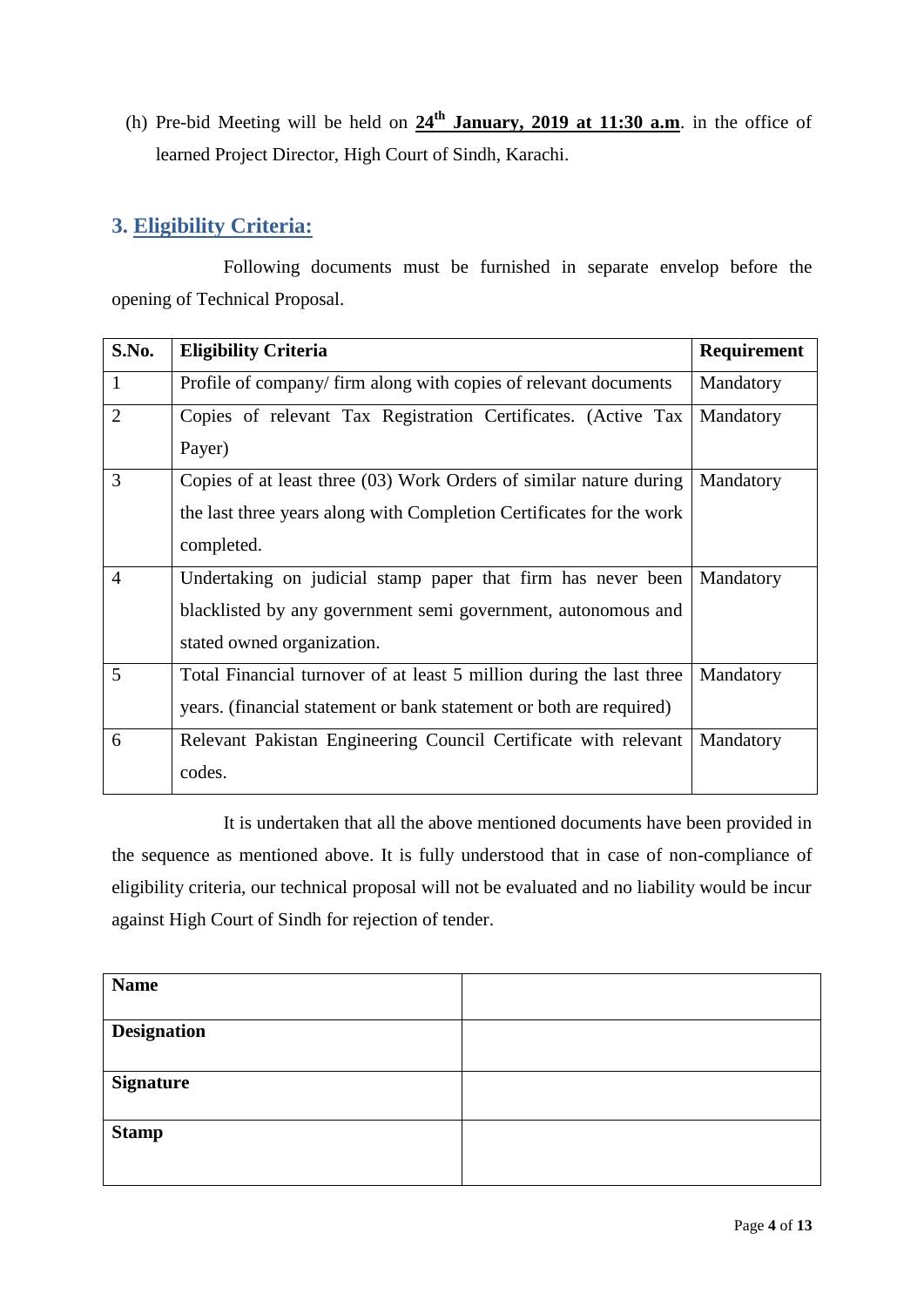## <span id="page-4-0"></span>**4. Sample of Technical Proposal:**

- 1. Technical Proposal must include pictures of items as well as full specifications.
- 2. Technical Proposal should be sealed in separate envelope.
- 3. This is only format of Technical Proposal. Kindly do not write anything in the box below.

| S.No. | <b>Name of</b><br><b>Article/Work</b> | <b>Technical Specification</b> | <b>Pictures/Catalogue</b> |
|-------|---------------------------------------|--------------------------------|---------------------------|
|       |                                       |                                |                           |
|       |                                       |                                |                           |
|       |                                       |                                |                           |

## *To be printed on the letter head of firm/supplier.*

### **Stamp & Signature**

## <span id="page-4-1"></span>**5. Sample of Financial Proposal:**

- 1. Financial proposal should be sealed in separate envelope.
- 2. Rates should be inclusive of all types of taxes.
- 3. Rates should be mentioned in both figures & words.
- 4. Financial Proposal must be submitted on letter head of company/supplier.
- 5. This is only format of Financial Proposal. Kindly do not write anything in the box below.

| S.No                                     | <b>Description</b> | Quantity | <b>Unit Price including</b><br>all taxes | Amount<br>(including all taxes)<br>Rs. |
|------------------------------------------|--------------------|----------|------------------------------------------|----------------------------------------|
|                                          |                    |          |                                          |                                        |
| <b>Total Amount in figures and words</b> |                    |          |                                          |                                        |

#### **Stamp & Signature**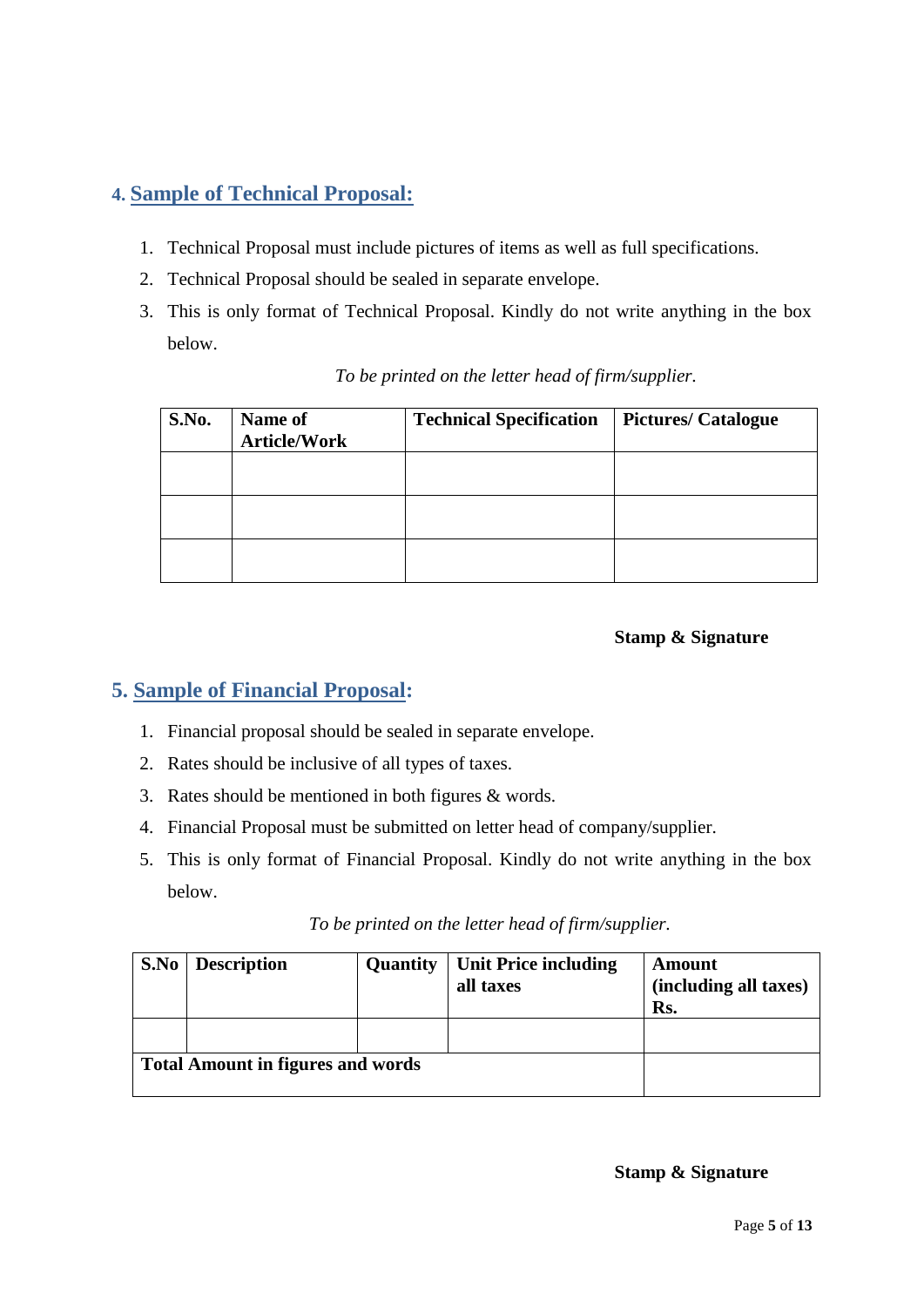## <span id="page-5-0"></span>**6. Terms & Conditions:**

- 1. **Bidding Method**: Single Stage-Two Envelopes method will be adopted for bidding process as per SPPRA Rules.
- 2. **Evaluation and Comparison**: The procurement contract (s) will be awarded within bid validity period i.e. 90 days to those bidders (s) whose evaluated bid price is lowest with respect to competitive bidders and market rates.
- 3. **Delayed Delivery:** 2% penalty of the total amount will be imposed per month for which the company/firm/agency failed to deliver/ work within the delivery/execution period. Bidder would be bound to fulfill the contract within 30 days of issuance of Work Order.
- 4. **Quantity Delivered:** Competent Authority reserves the right to change/alter/remove any item/article/ work or reduce/enhance quantity as per requirement and availability of funds, as per rules.
- 5. **Condition of Goods/ Works**: All items/ works must meet in all respects with the specifications & conditions of the Order and must be in good condition & conform to the best industrial quality standards; otherwise these will be liable to be rejected as per rules.
- 6. **Rejection of Goods/ Works:** SHC reserves the right to cancel any or all the items/ works if material is not in accordance with our specification or if the delivery is delayed.
- 7. **Disclosure of Confidential Script/Material:** All rights reserve with the SHC and no information either in written/electronic media/copying form should be disseminated without the permission of the authority.
- 8. **Bid Security:** All bids must be accompanied by an **earnest money/ security of 2% of total bid amount.** The bid security of unsuccessful bidder will be released by SHC after award of work or after expiry of bid validity period as per rules whereas the bid security money of successful bidder will be released after the submission of performance security/ bank guarantee equivalent to 10% of contract price.
- 9. **Resolution of Differences:** In case of any difference or dispute arises between the parties, the same shall be dealt with as per rules.
- 10. **Rules, Regulations & Policies:** All rules, regulations and policies will be governed in accordance to the SPPRA.
- 11. **Rights:** SHC reserve the right to accept or reject any or all tender(s) or terminate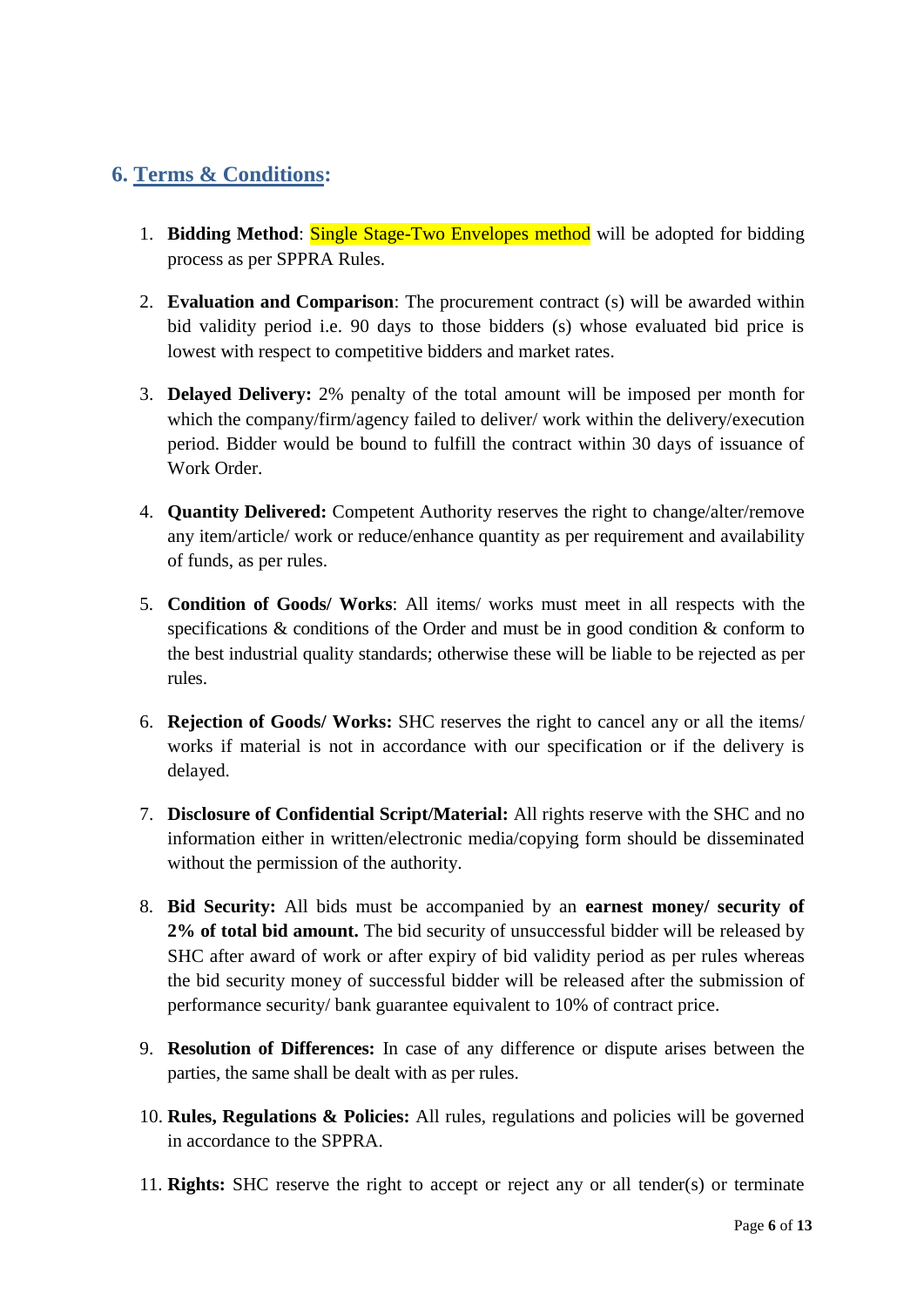proceedings at any stage in accordance to the rules & regulations framed by SPPRA.

- 12. **Mistakes in Calculation:** The contractor/ supplier will be liable for any mistakes in calculation of price/ rate and amount and shall be liable to suffer the loss arises at any stage of contract, due to mistakes in calculation or tax rates.
- 13. **Government tax(es), levi(es) and charges(s)**: All Government taxes (including Income tax and stamp duty), levies and charges will be charged as per rules and applicable rates / denomination of Purchase / Work Order.
- 14. **Contract Cost**: The contractor shall pay all the cost for preparation of legal documents of contract.
- 15. **Stamp Duty**: Stamp duty will be levied as per rules.
- 16. **Other**: SSPRA Rules will be followed for all other terms and conditions not specified/ mentioned/ ambiguous in this tender document. Kindly read SPPRA Rules for further details.

It is hereby certified that the terms and conditions have been read, agreed upon and signed.

| M/s.                              |  |
|-----------------------------------|--|
| <b>Year of Establishment</b>      |  |
|                                   |  |
| <b>Name of contact Person</b>     |  |
|                                   |  |
| <b>Address</b>                    |  |
|                                   |  |
| <b>Sales Tax Registration No.</b> |  |
| <b>National Tax No.</b>           |  |
| <b>Mobile No.</b>                 |  |
| <b>Telephone No.</b>              |  |
| Fax No.                           |  |
| E-mail                            |  |

**Stamp & Signature**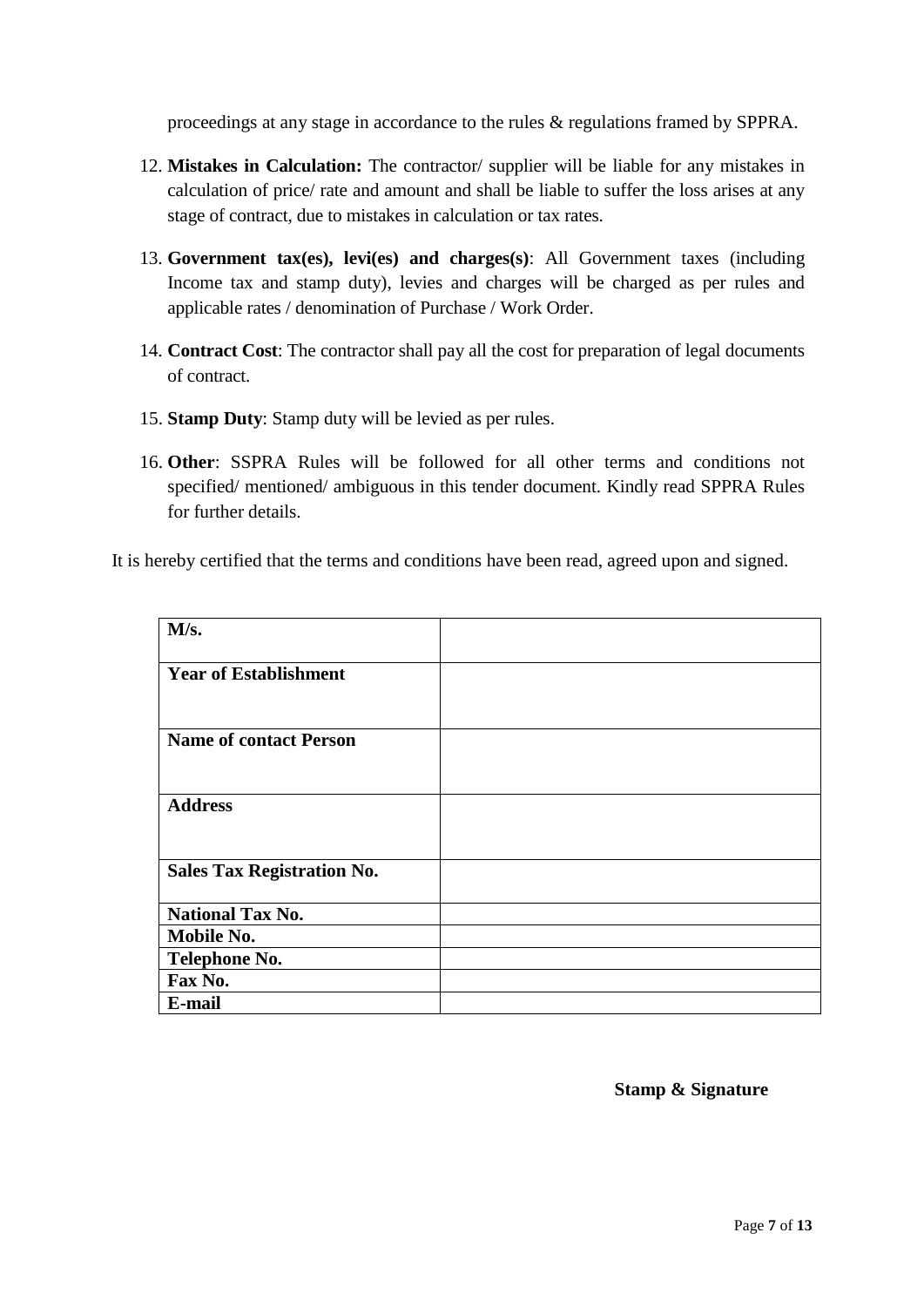# <span id="page-7-0"></span>**7. Desired Specifications of required goods/ work/ services:**

#### **Repair of Family Courts , Electrical work, Fixture & Furniture work , Machinery , Children Library , Children Play Area at District Court Building HYDERABAD.**

| S.No           | <b>Description</b>                                                                                                                                                                                                                                                                                                                                                                        | Qty      |
|----------------|-------------------------------------------------------------------------------------------------------------------------------------------------------------------------------------------------------------------------------------------------------------------------------------------------------------------------------------------------------------------------------------------|----------|
|                | Schedule items: (A)                                                                                                                                                                                                                                                                                                                                                                       |          |
| $\mathbf{1}$   | P/L tiles glazed 6"x6"x1/2" on floor or wall facing in required colour and pattern of<br>stile specification joint in white cement and pigment over a base of $(1:2)$ grey cement<br>mortar 3/4" thick in/c washing and filling of jointed with slury of white cement and<br>pigment in desired shape with finishing clening of cost of wax polish etc complete(Sin<br>$o 60/P-47$        | 655 sft  |
| $\overline{2}$ | Providing & Fixing G.I frames / chowkats of size $7$ " x 2" or $\frac{1}{2}$ x 3" for door using 20<br>guage G.I Sheets i/c welded hinges and fixing at site with necessary hold fasts, filling<br>with cement sand slurry of ratio 1:6 and repairing the jams the cost of also in/c all<br>carriages tools and plants used in making and fixing.(29/93)                                  | 51 Rft   |
| 3              | First Class deodar wood wrought joinery in doors, windows and fixed in position<br>in/c chowkats hold fast hinges iron tower bolts choks cleats handles & cord with<br>hooks etc deodar paneled or paneled & glazed or fully glazed(b) 1-3/4" thick(onlu<br>shutter) S.I no $7 -b$ /P-58)                                                                                                 | 54 Sft   |
| $\overline{4}$ | P/F G.I frames / chowkats of size 7"x2" or 4-1/2" x 3" for window using 20 guage GI<br>sheet in/c welded hinges & fixing at site with necessary hold fastfilling with cement<br>sand slurry of ration 1:6 $\&$ repairing the jamsthe cost also in/c all carriages tools $\&$<br>plants.(SI no 28/P-93)                                                                                    | 11 Rft   |
| 5              | P/f deodar Almirah 9"-12" depth in/c boxing with back shelves shutters brass fitting<br>complete(S.I no $23/P-61$ )                                                                                                                                                                                                                                                                       | 11 Sft   |
| 6              | Pacca brick work in ground floor cement sand mortar1:6(SI no 5i-e/p-21)                                                                                                                                                                                                                                                                                                                   | 318      |
| $\overline{7}$ | Cement Plaster Ration (1:6) upto 12' ft height 1/2" thick (S.I no 13-b/P-52)                                                                                                                                                                                                                                                                                                              | 848 sft  |
| $\overline{8}$ | Cement plaster 1:6 up to 12' height3/8" thick. (S.I.No.11-a/p-52).                                                                                                                                                                                                                                                                                                                        | 848 Sft  |
| $\overline{9}$ | Preparing the surface and painting with matt finish in/c rubbing the surface with bathy<br>(silicon carbide rubbing brick) filling the voids with zink / chalk plaster of paris<br>mixture, applying first coat premix, making the surface smooth and then painting 3<br>coats with matt finish of approved make etc complete (new surface) $2^{nd}$ & subsequent<br>coat .(36.a+b+b)/55. | 1066 sft |
| 10             | Painting new Surfaces.(Prepare surfaces and painting of corrugated surface patent<br>roofing any type .(S.I no 5-i+ii/P-69)                                                                                                                                                                                                                                                               | 268 sft  |
| 11             | S/F of False ceiling of plaster of paris in panel including making framne work of<br>deodar wood including painting with soligia paint(I nmo 52/P-64)                                                                                                                                                                                                                                     | 449 sft  |
| 12             | Supply & fixing in Position Aluminum channels framing for sliding windows $\&$<br>ventilators of Alcop made with 5mm thick tinted glass glazing (Belgium) & Aluminum<br>fly screen I/c handels stoppers & Locking arrangement etc complete. deluxe model<br>bronze 84-b/P-108                                                                                                             | 48 Sft   |
| 13             | $P/F$ Iron Steel Grill Using Solid Square bars of Size $3/4$ " x $1/4$ " in approved Design<br>and pattern in/c painting with two or required coats after first coat of red oxide . the<br>cost of in/c all cartage tools, plants, welding machine etc used in making as directed<br>$(SI \text{ no } 26/-93)$                                                                            | 75 sft   |
| 14             | Applying Chemical polishing on existing mosaic / Marble Flooring / dado including<br>cleaning, grinding with carborandum stone / sand paper and applying chemical polish<br>as per requirement. $(S.I no 70/p-49)$                                                                                                                                                                        | 184 Sft  |
| 15             | Laying White marble Flooring fine dressed in the surface without winging set in lime<br>mortar1:2 includig rubbing and polishing of the joints 3/4" thick flooring (S.I no 28-<br>$a/P-43$                                                                                                                                                                                                | $24$ sft |
|                |                                                                                                                                                                                                                                                                                                                                                                                           |          |
|                |                                                                                                                                                                                                                                                                                                                                                                                           |          |
|                |                                                                                                                                                                                                                                                                                                                                                                                           |          |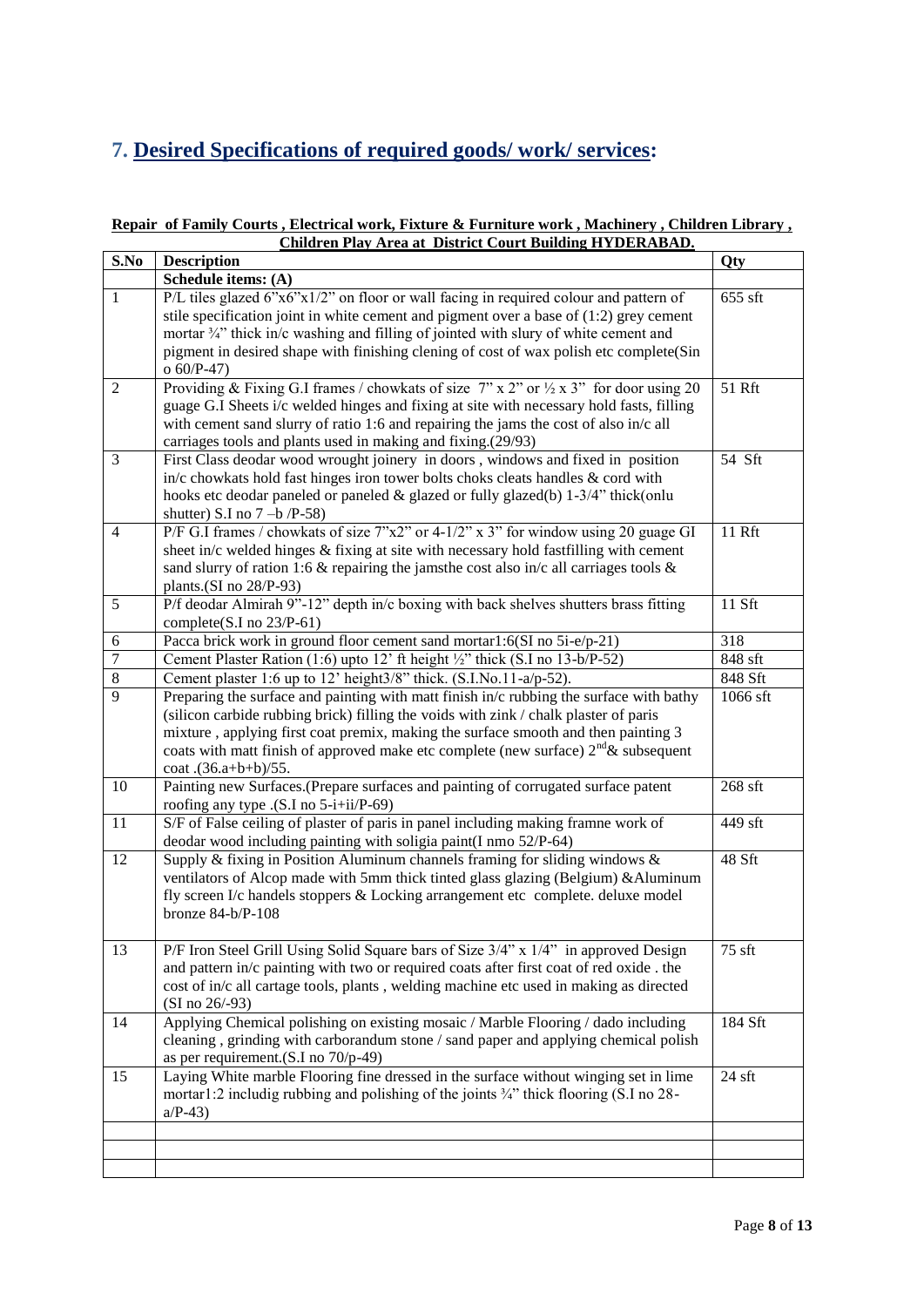| <b>(B)</b>              | <b>W/S &amp; Sanitary Fitting</b>                                                                     |                      |
|-------------------------|-------------------------------------------------------------------------------------------------------|----------------------|
| $\overline{1}$          | Providing & Fixing European white glazed earthen ware wash down w.c pan complete                      | 01 no                |
|                         | with and i/c the cost of white / Black Plastic seat best quality and lid with cp brass                |                      |
|                         | hinges and buffers 3 gallon white glazed earthen ware low level flushing cistern with                 |                      |
|                         | siphon itting $1\frac{1}{2}$ dia white porcelain enameled flush bend $\frac{3}{4}$ dia and making     |                      |
|                         | requiste number of holes in walls plinth and floor for pipe connection and making                     |                      |
|                         | good in cement concrete1:2:4 (foreign quality) (S.I 5/2)                                              |                      |
| $\boldsymbol{2}$        | S/F concealed tee-stop cock of superior quality c.p head 1/2 " dia.(12-a/18)                          | 04 no                |
| $\overline{3}$          | S/F Bib Cock (long size) and tee stop cock plastic coated of superior quality for                     | $02$ nos             |
|                         | required colour.(13-b/19)                                                                             |                      |
| $\overline{\mathbf{4}}$ | Providing $&$ Fixing 24" x 18" bavelled edge mirror of Belgium glass complete with                    | $02$ nos             |
|                         | 1/8" thick hard board and c.p screw fixed to wooden plate(a) standard pattern(3-b/70)                 |                      |
| $\sqrt{5}$              | Providing & Fixing Handle Valve china.(b) super quality (SI no 3-b/P-7)                               | 01                   |
| $\overline{6}$          | P& L UPVC pressure pipe of class B equivalent make fixing in trench in/c cutting                      | 24 Rft               |
|                         | fitting & jointing with Z joint with one rubber ring in/c testing with water to a Head 61             |                      |
|                         | meter or 200 feet UPVC pressure pipe (100mm) 4" dia (PHE SI no 1(i)/P-22)                             |                      |
| $\overline{7}$          | Construction of main hole or inspection chamber for the required dia of circular sewer                | $01$ no              |
|                         | & 3'x6" (1067 mm) depth with walls of BB in cement sand mortar 1:3 cement                             |                      |
|                         | plasteres $\frac{1}{2}$ " thick inside of walls & 1" (25mm) thick over benching & channel in/c        |                      |
|                         | fixing CI main hole cover with frame of (457 x457 mm) of 1.75 cwt embadded in plain                   |                      |
|                         | CC 1:2:4 fixing $1$ " (25 mm) dia M.S steps $6$ " 150 mm wide projecting $4$ "(102 mm)                |                      |
|                         | from complete as per standard spec. (PHESI no $1(a)/P-46$ )                                           |                      |
|                         |                                                                                                       |                      |
|                         |                                                                                                       |                      |
|                         |                                                                                                       |                      |
|                         | Non-Schedule Items (C)                                                                                |                      |
| 01                      | S/F PVC wall paneling imported quality on wood texture approved design colour                         | 410 sft              |
|                         | including cutting fitting with nails / screws etc as per required                                     |                      |
| 02                      | S/F window curtain rolled type imported quality as approved colour & design in/c all                  | $80$ sft             |
|                         | necessary fitting etc as per required.                                                                |                      |
| 03                      | P/F of PPR pipe 3/4" dia imported quality in/c cutting fitting etc complete as per                    | 110 Rft              |
| 04                      | approved.                                                                                             |                      |
|                         | S/F of muslim shower with double bib cock & ring pipe etc complete a per required.                    | $\overline{0}2$ no   |
| 05                      | S/F of wash basin set complete with pedestal & necessary connection etc complete a                    | 02no                 |
| 06                      | per required.<br>S/F of English Commode set complete & necessary connection etc a per                 | $01$ no              |
|                         | required.(Porta or Equivalent)                                                                        |                      |
| $\tau$                  | S/F of CP muslim shower with double bib cock & ring pipe etc complete as per                          | $01$ no              |
|                         | required.                                                                                             |                      |
| 8                       | P/F 1" thick marble slab approved quality $&$ colour and shade in/c removal / tucking                 | 9 sft                |
|                         | of existing plaster surface etc over $\frac{1}{2}$ " thick base of cement mortar 1:3 setting of slab, |                      |
|                         | curing, finishing, cleaning & polishing etc complete.                                                 |                      |
| 9                       | S/F of sheet colored on windows doors and complete in all respect                                     | $120$ sft            |
| 10                      | Supplying Split Type Air Condition (02) ton of Superior quality as per approved by                    | 01 No.               |
|                         | the Engineer.                                                                                         |                      |
| $\overline{11}$         | Providing & Fixing of 55" LED of good quality.                                                        | $\overline{0}1$ nos. |
| $\overline{12}$         | Providing & Fixing of Stabilizer of 10000 volt Universal or equivalent complete in all                | 01 nos.              |
|                         | respect.                                                                                              |                      |
| $\overline{13}$         | Providing & Fixing water dispenser imported (cold& hot) water separate system.                        | 01                   |
| $\overline{14}$         | Providing & Fixing of CCTV 4 cameras (immovable, 4 mega pixel) DVR set good                           | $01$ set             |
|                         | quality complete in all respect.                                                                      |                      |
| 15                      | Providing & Fixing of false ceiling Fans of good quality complete in all respect.                     | $04$ nos             |
| 16                      | Providing & Fixing of Wall Clock of good quality complete in all respect.                             | $01$ no              |
| 17                      | Providing & Fixing of RUG (measuring 8x10 sft) of good quality complete in all                        | $01$ no              |
|                         | respect.                                                                                              |                      |
| $\overline{18}$         | Providing & Fixing of wall portrait (measuring $3x2$ sft) of good quality complete in all             | $01$ no              |
|                         | respect.                                                                                              |                      |
| 19                      | Providing & Fixing of toy box (measuring $2x1-1/2$ sft) of good quality complete in all               | 04 no                |
|                         | respect.                                                                                              |                      |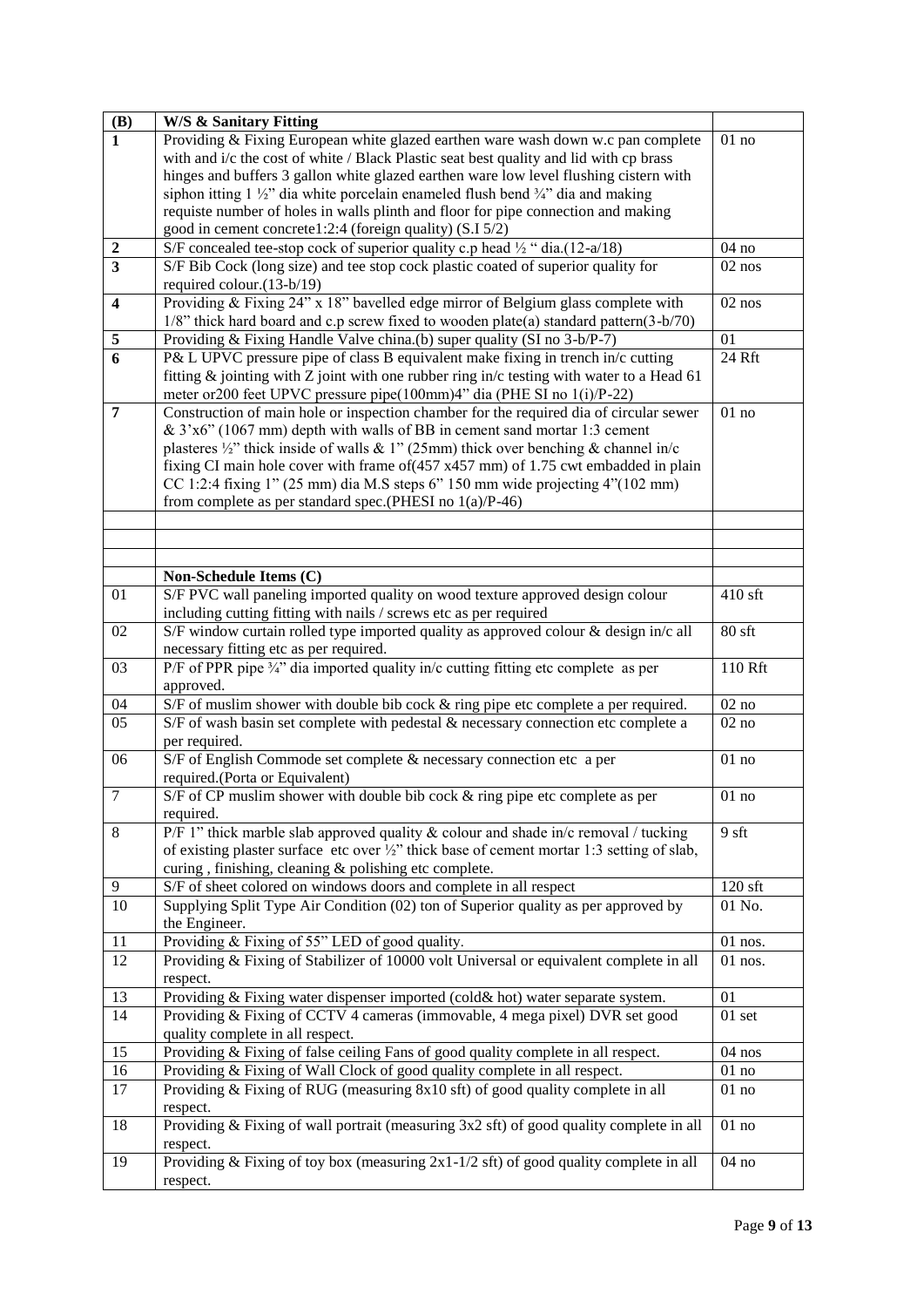| 20           | Supply of indoor games complete in all respect                                     |                  |
|--------------|------------------------------------------------------------------------------------|------------------|
| a            | table tennis for kids                                                              | $01$ no          |
| b            | ladder games                                                                       | $01$ no          |
| 21           | Supplying Video games (play station) (X Box) good quality complete in all respect. | $01$ no          |
| 22           | Supplying following articles completed in all respect.                             |                  |
| a            | coloring pencils                                                                   | $25$ no          |
| b            | cartoon books                                                                      | 30 <sub>no</sub> |
| $\mathbf{C}$ | story / colour filling books                                                       | 50 <sub>no</sub> |
| d            | shelves (measure 181x1 wx6 h)s.ft                                                  | $01$ no          |
| 23           | Supplying Wi-Fi Connectivity with 10 Mbps with smart TV PTCL complete in all       | $01$ no          |
|              | respect.                                                                           |                  |
| 24           | Supply Chairs Sofa Sets (05 seater) with tables complete in all respect.           | $01$ set         |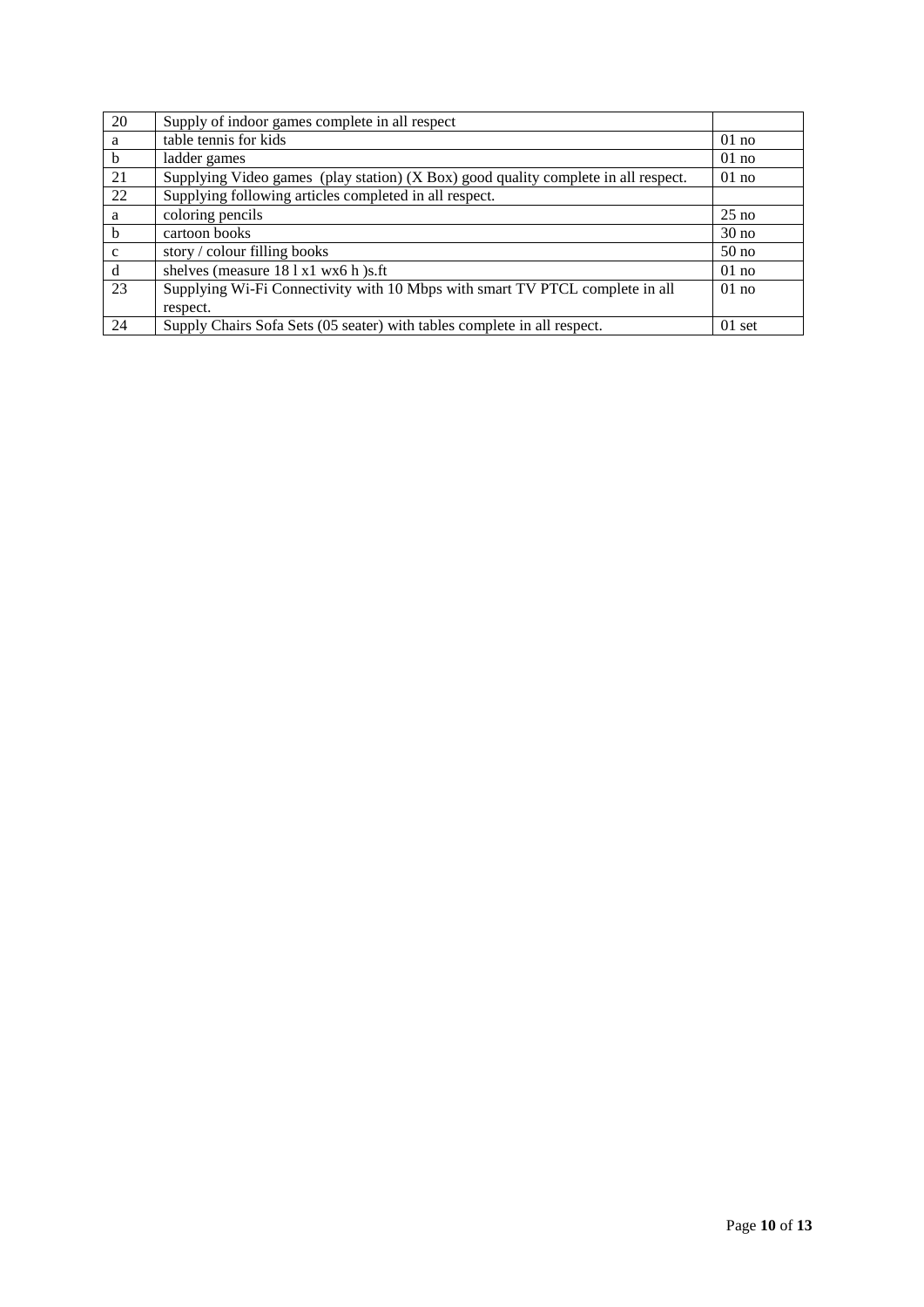## <span id="page-10-0"></span>**8. Sample of Proposal Submission Form:**

*To be printed on the letter head of firm.*

Tender Reference No.01 Dated

Name of Contract:

The Learned Registrar, Sindh High Court, Karachi.

Dear Sir,

We, the undersigned, offer to provide our services for "\_\_\_\_\_\_\_\_\_\_\_\_\_\_\_\_\_\_\_\_", as a Bid, sealed in an envelope.

We understand you are not bound to accept any Proposal you receive and reserves the right to accept or reject any offer and to annul the bidding process and reject all proposals without assigning any reason or having to owe any explanation whatsoever.

The decision of the Hon"ble Purchase Committee shall be final and cannot be challenged on any ground at any forum and Sindh High Court will not be liable for any loss or damage to any party.

Sincerely,

**Name Designation, Name of Company**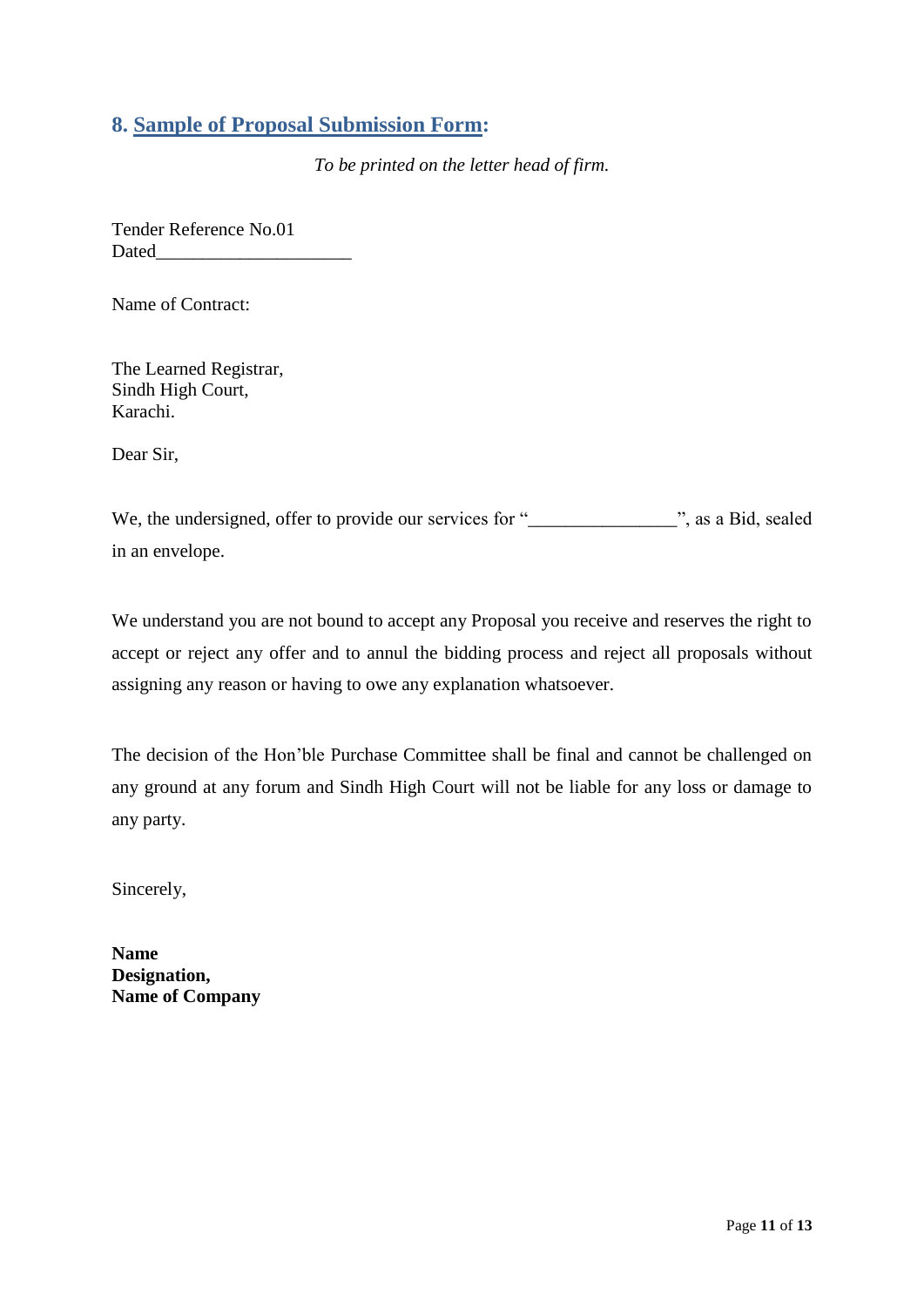## <span id="page-11-0"></span>**9. Sample of Articles of Agreement:**

This Agreement made this \_\_\_\_\_\_\_\_\_ day of \_\_\_\_\_\_\_\_ 2019, by and between the Project Director, Sindh High Court, Karachi, Sindh, including his successors in office and Assignees / Agents, acting through the learned Registrar, hereinafter called the "**SHC**", of the one part,

And M/s <u>\_\_\_\_\_\_\_\_\_\_\_\_\_\_\_\_\_\_</u>, located at \_\_\_\_\_\_\_\_\_\_\_\_\_\_\_\_\_\_\_\_\_\_\_\_\_\_\_\_\_\_\_\_\_\_\_\_\_, hereinafter called the "**Contractor**" which expression shall include their successors, legal representatives of the second part.

Whereas the **SHC** requires supply of **\_\_\_\_\_\_\_\_\_\_\_\_\_\_\_\_\_\_\_\_\_\_\_\_\_\_\_** and whereas the **Contractor** has agreed to supply, the said items valued at **Rs.** and words (\_\_\_\_\_\_\_\_\_\_\_\_\_\_\_\_\_\_\_\_\_\_\_\_\_\_\_\_\_\_\_\_\_\_\_\_\_\_\_) as per Purchase Orders, subject to the terms and conditions set forth, hereinafter, which have been accepted by the **Contractor**.

#### **Now this Agreement witnesses as follows:**

- 1. In this agreement words and expressions shall have the same meanings as are respectively assigned to them in the **Conditions of Contract** hereinafter referred to.
- 2. The following documents which, for the purpose of identification, have been signed by \_\_\_\_\_\_\_\_\_\_\_\_\_\_\_\_\_\_\_\_\_\_\_\_\_\_ on behalf of the **Contractor,** and by the learned Registrar on behalf of the **SHC**, all of (name and designation of the authorized person)

Which shall be deemed to form and be read and construed as a part of this **Agreement**  viz.

- a) Articles of Agreement;
- b) Instructions to Tenderers;
- c) Conditions of Contract;
- d) Contractor"s Offer including the relevant correspondence prior to signing of this

Agreement with all Annexures duly filled in.

- e) The specifications of the items; and
- f) Bill of Quantity with prices.
- 3. In consideration of the payment to be made to the Contractor, the **Contractor** hereby **covenants** with the SHC to supply & deliver all items in conformity in all respects of the Contract on quarterly basis, as mentioned in Purchase Orders.
- 4. The **SHC** hereby **covenants to pay** the Contractor in consideration of the supply & delivery of items at the contact price on quarterly basis subject to release of funds.

**In Witness Thereof** the parties have hereunto set their respective hands and seals, the day, month and year first above written.

#### **WITNESSES:**